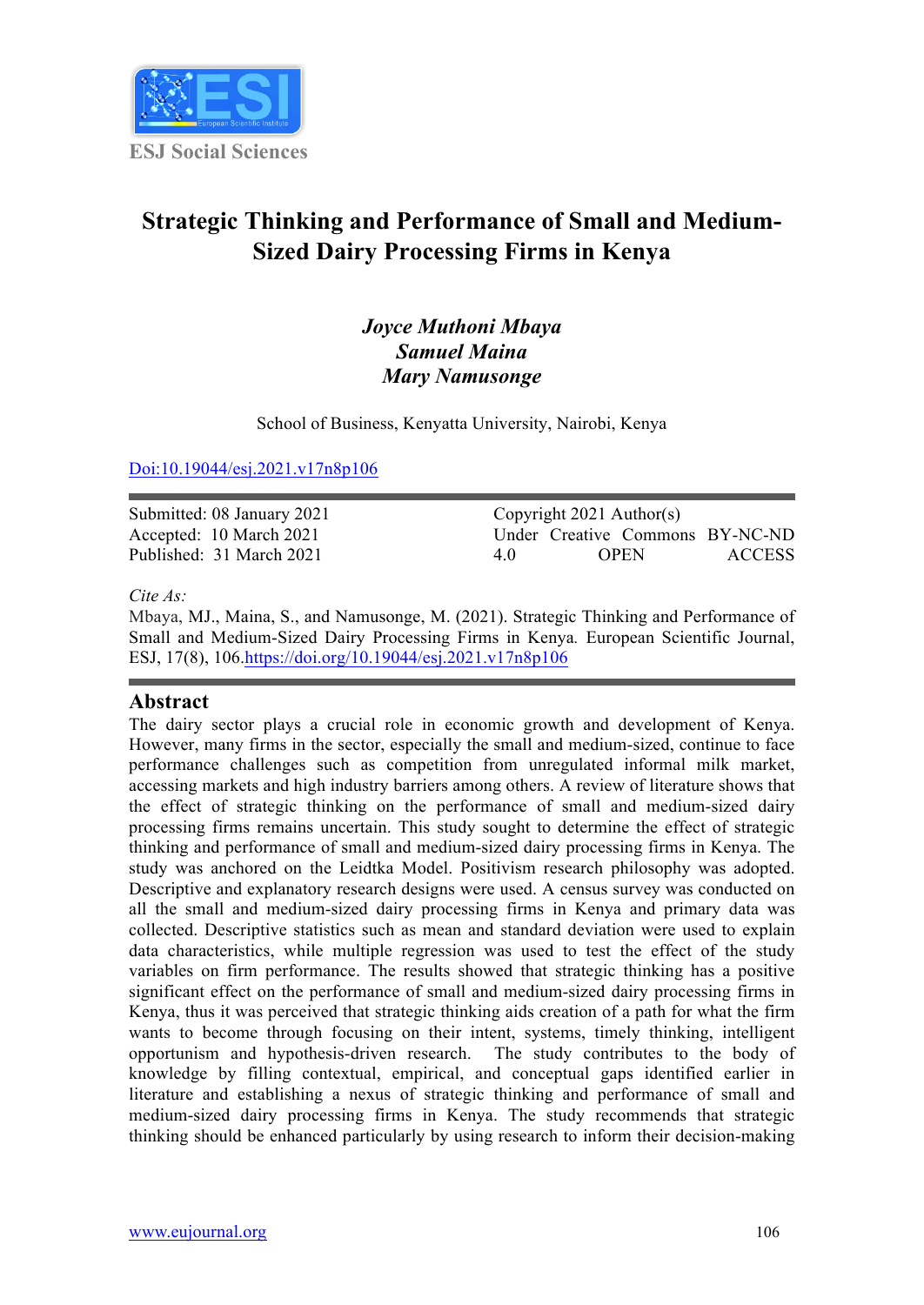and practice quick decision-making to mitigate or exploit opportunities while thinking of possible solutions to unexpected challenges.

**Keywords:** Strategic thinking, Firm performance, Small and medium-sized dairy processing firms

## **1. Introduction**

Strategic thinking expresses the capability of leaders to be creative in dealing with opportunities or threats, weaknesses and strengths facing the firm. Strategic thinking is a process whereby the top management of a firm create paths for what the firm desires to become (Olaniyi & Elumah, 2016). Carter and Greer (2013) indicate that strategic thinking is the root of the strategy aimed at providing a clear course of action for the organization by focusing on a phenomenon, how it should happen and how it unfolds. Strategic thinking may also be viewed from the perspective of a pre-planned action that is meant to improve a firm's performance (Emran & Emamgholizadeh, 2015). In exploring the strategic thinking paradigm, Liedtka (1998) argues that strategic thinking contains five elements, which are, systems perspective, intent focus, intelligent opportunism, thinking in time and hypothesis-driven perspective. A systems perspective involves a firm's attempt to describe the structure in which it exists through the collection of the right information and prioritizing the features of the structure that may influence its operations in the present time and in the future.

The strategic intent, (also known as the intent focus) allows persons in a firm to direct their attention towards the firm's goals, resisting distractions and concentrating on firm goals until they are achieved, (Casey & Goldman, 2010). According to Leidkta (1998), thinking in time involves the connection of the past to the present and the future and also learning from the past, then using what was learned to make predictions to assess the gap between the present and the future. Intelligent opportunism focuses on the ability to notice and exploit opportunities. The hypothesis-driven perspective involves generating questions that enables a firm to envisage various scenarios, analyse them grounded on their accumulated knowledge and then the best hypotheses or experiment is assessed.

Small and medium-sized dairy processing firms need strategic leaders who scan both their internal and external environments, understand the systems that are likely to affect their future operations, and thus focus their energies towards achievement of goals while consecutively taking lessons from past experiences to forecast the future. Also, these small and medium-sized dairy processing firms need strategic leaders who can detect and exploit opportunities as they emerge and critically evaluate such opportunities based on previously acquired knowledge and experiences. For this reason, the study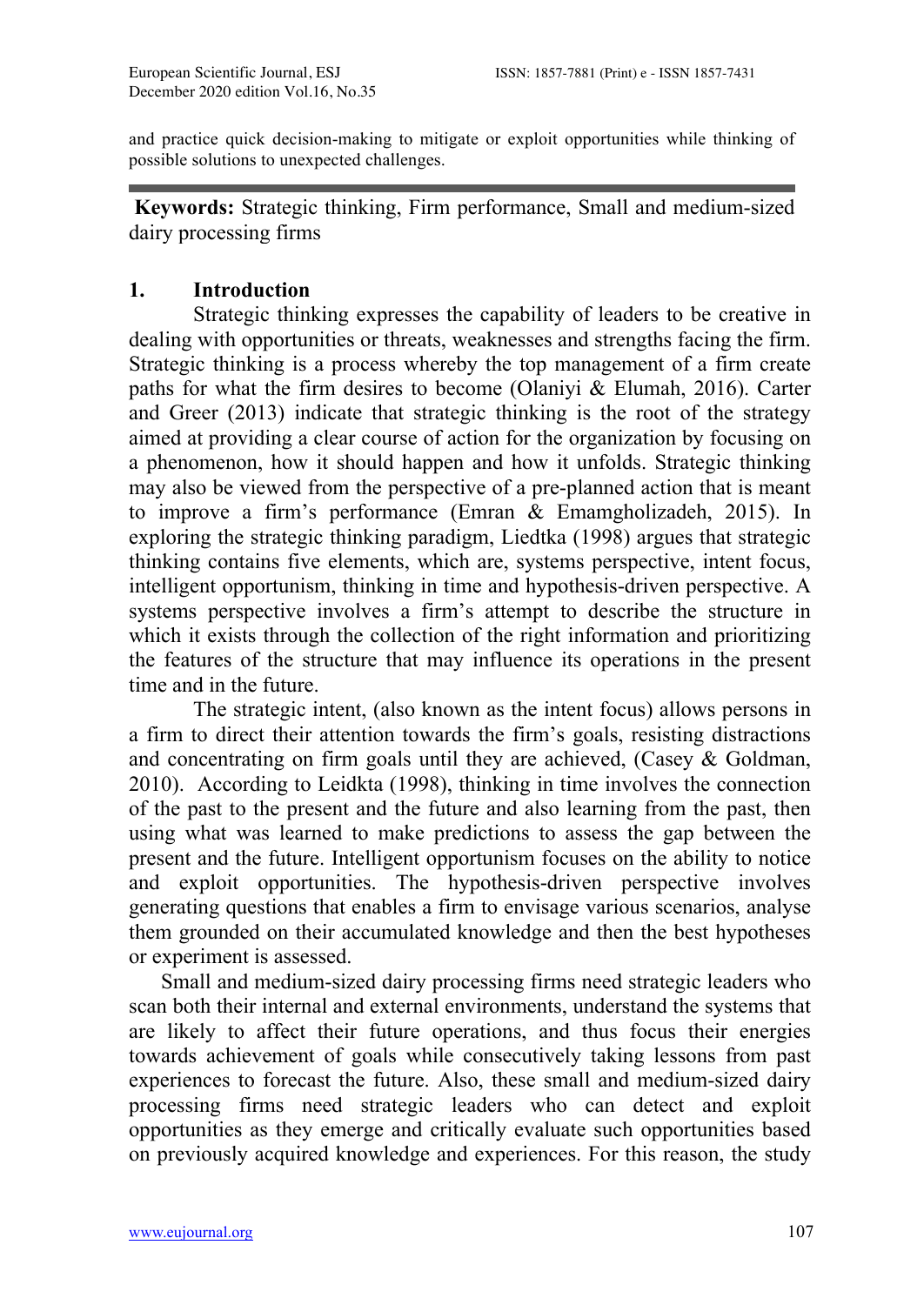adopts the Liedtka (1998) five elements: systems perspective, intent focus, intelligent opportunism, thinking in time and hypothesis-driven thinking model to operationalise strategic thinking.

## **2. Statement of the problem**

The dairy industry in Kenya according to KDB (2015), is one of the best industries in Africa, with thirty milk processors with a range of products and contributing four percent of Kenya's Gross Domestic Product (GDP). The sector in Kenya has metamorphosed from a monopolistic market owned by the Kenya Government through Kenya Co-operative Creameries (KCC). The cooperative system significantly led to the development and growth of KCC which monopolised the market until 1992, when the industry was liberalised, (Wambugu, Kirimi & Opiyo, 2011). This led to an influx of privately-owned dairy processing firms, many being small-scale processors.

Since the liberalization, the number of dairy processing firms increased from KCC to 30 by December 2018. Of these 30 firms, there are 7 large dairy processing firms while the rest are medium to small dairy processing firms. According to the Kenya Dairy Board (2018), firms that process over 40,000 litres of milk per day are considered large, between 20,000 litres and 40,000 litres are medium-sized while those that process less than 20,000 litres but more than 1,000 litres daily are categorised to be small dairy processing firms. The small and medium-sized dairy processors in Kenya are however, being predated by the large companies. For instance, Brookside dairy that processes 750,000 litres of milk daily, has organically grown from a small dairy in 1993, and acquired other processors such as Delamere Dairy, Ilara Dairy, Buzeki Dairy and Spin Knit Dairy (Food Business Africa, 2015). This dominance and predation have made it difficult for small processors to thrive through the competition to become large companies. Additionally, the predation has led to an increase in processors owning milk sources from farms to factories, acquiring, distributing and get into retail spaces in the major outlets. As such, the industry is increasingly becoming a heavy investment industry, with the smaller players being pushed out of business by the large processors who have access to internal and external sources of funds. This means that the industry is gradually erecting barriers of entry that younger firms will be unable to crack, and more medium processors being bought out (Kraja and Osmani, 2013).

Despite the crucial role of the dairy sector in economic growth and development of Kenya, several firms in the sector, especially the small and medium-sized, continue to face performance challenges (Wambugu & Kimuyu, 2017). Staal, Pratt and Jabbar, (2008) indicate that a poorly managed formal milk market fails to provide an effective link between farmers and consumers as compared to the informal milk market, thus implying a poor performance of small and medium-sized dairy processing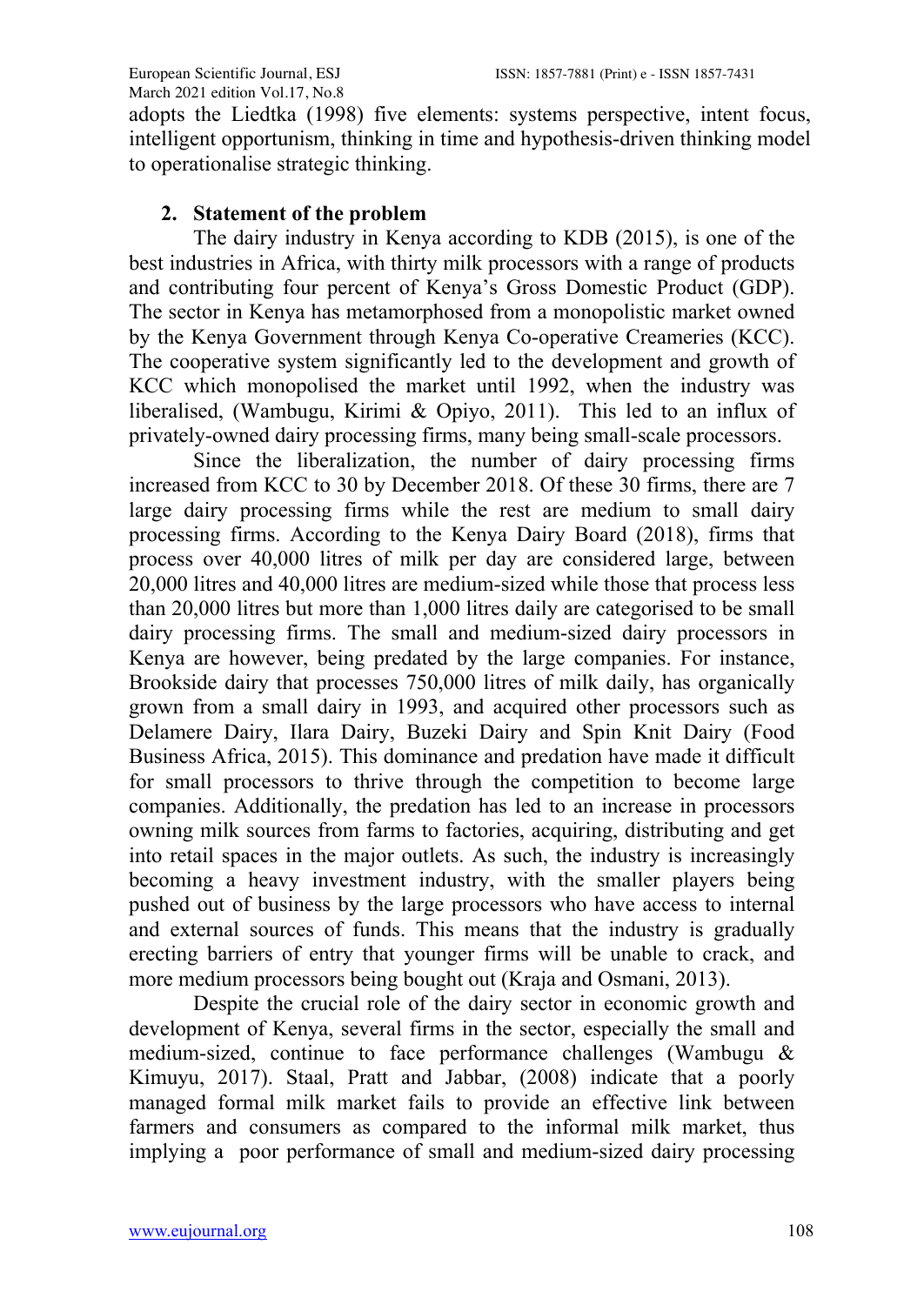firms. According to Kariuki, Iravo and Kihoro, (2015), the unregulated informal milk market sells approximately 56% of the 70% of the country's marketed milk. The remaining 14% is sold by registered milk processing firms, out of which 85% is processed by five large processing firms' processing more than 100,000 litres daily. These dairies consist of Brookside Dairy, New KCC, Githunguri Dairy Farmers Co-operative Society, Sameer Agriculture and Livestock, and Countryside Dairy. This leaves only 15% for small and medium-sized dairy firms to process, despite their large numbers. This not only reflects a dismal performance in terms of efficiency and effectiveness of the small and medium-sized dairy processing firms but also a reduced market share.

Several studies have been carried out on the relationship between strategic thinking and performance. The conceptualization of strategic thinking has varied from study to study where some have operationalized it through conceptual thinking, systematic approach, cognition, and opportunism among others (Mahdavian, Mirabi & Haghshenas, 2014; Ali, 2015; Ohola, 2016). Additionally, the studies have been conducted in other countries and contexts (Salih & Alnaji, 2014; Mahdavian, Mirabi & Haghshenas, 2014; Ali, 2015; Olaniyi & Elumah 2016), while others have related strategic thinking to variables such as strategic agility, the sustainability of strategic thinking, transformational leadership, strategic management practices and not firm performance (Salih & Alnaji, 2014; Mahdavian, Mirabi & Haghshenas, 2014; Ali, 2015; Ohola, 2016). The methodology used has also varied (Ali, 2015; Ohola, 2016). As such, this study establishes the existence of contextual, conceptual and empirical gaps in literature. This study therefore sought to fill these gaps by investigating the effect of strategic thinking on performance of small and medium-sized dairy processing firms in Kenya.

#### **3.Literature review**

#### **3.1 Theoretical Literature review**

Strategic thinking is viewed from different perspective to mean thinking about strategy (Wilson, 2010), a way of thinking with precise and noticeable characteristics (Mintzberg & Lampel, 1999). Similarly, Stacey (1992) views strategic thinking as the use of analogies and qualitative connections in the development of new creative ideas and formulating actions from new knowledge perspectives. From this point of view, strategic thinking is deduced to involve thinking and taking action based on specific suppositions and possible action options, and challenging assumptions and actions that are in existence which lead to the creation of newer and more suitable choices, (Schoemaker, Krupp & Howland, 2013).

Leidtka (1998) developed a strategic model based on the Mintzberg (1994) model and viewed strategic thinking from five perspectives, that is,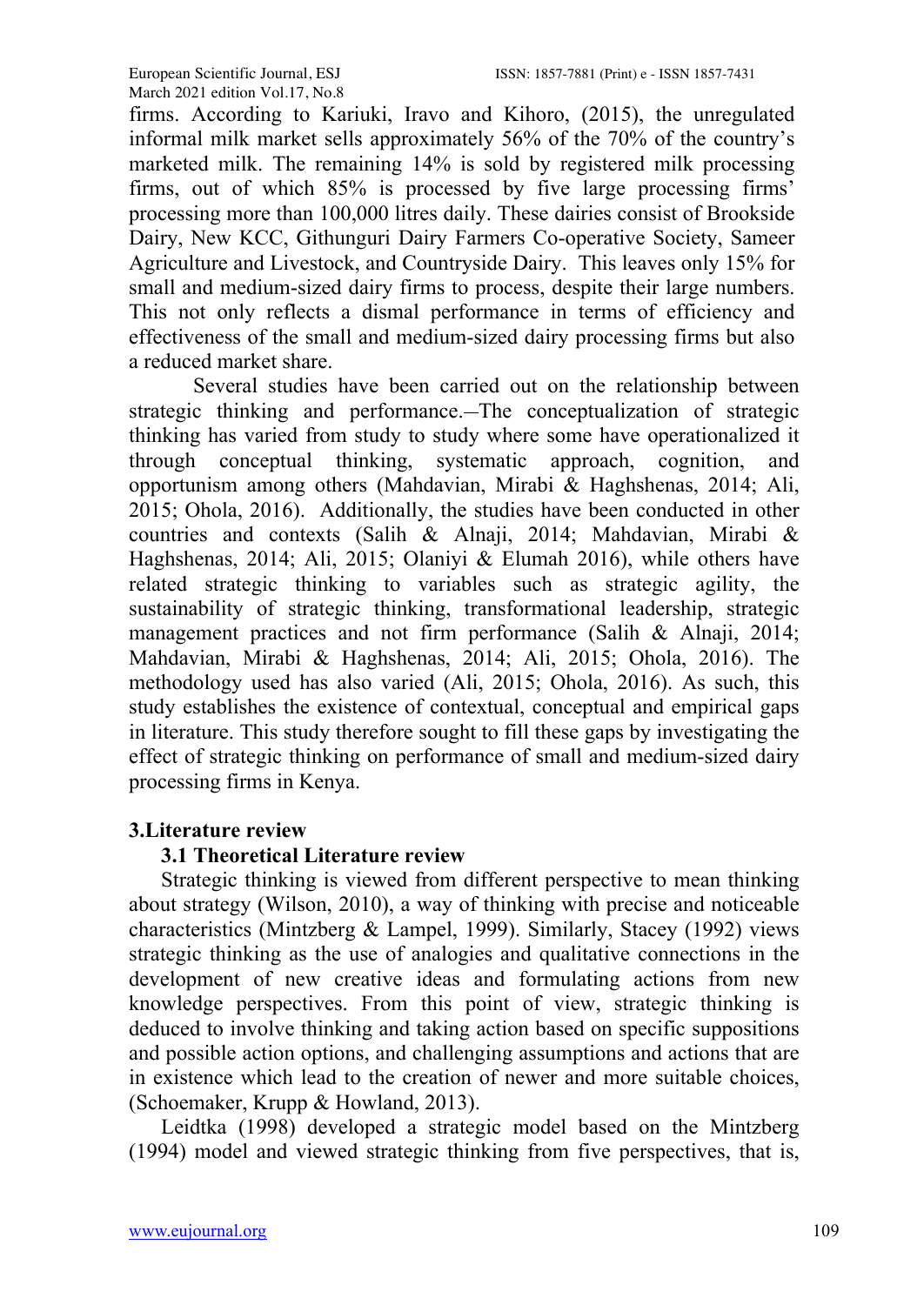systems perspective, intent focus, intelligent opportunism, thinking in time and hypothesis-driven perspective.



**Figure 1: The Leidtka Strategic Thinking model** Source: Leidtka (1998)

According to the model, systems perspective sees a strategic thinker as one with a mental model of creating value from the beginning to the end with a clear understanding of the existing interdependencies within the value chain. In this sense, the leader has to include the understanding of the firm's external and internal environments that facilitates innovation (Serfontein, 2010). Consequently, the strategic thinker stays open to emergent prospects. Strategic intent on the other hand, is about a particular viewpoint of the market in the long-term and the competitive edge which a firm intends to create (Feyzollah & Saeid, 2015).

Intelligent opportunism involves being open to novel experiences that enable a firm yield advantages of alternate strategies which emerge that are more applicable to a dynamic business environment. According to Mintzberg (1999), this tactic is underscored by the contrast between the emerging and deliberate strategies. However, Serfontein (2010), points out that connecting the present and the past, and linking that with the future, is thinking in time. Hypothesis-driven thinking involves embracing a hypothesis and testing the core activities as well as raising queries which lead a firm to contemplate and analyse different scenarios. Liedtka (1998) points out that strategic thinkers stay open to emergent opportunities and firms which can include a capacity for thinking strategically in the entire firm, will have generated a different basis of competitive advantage. To support strategic thinking in this study, the Liedtka model was used and measured in terms of intent focus, systems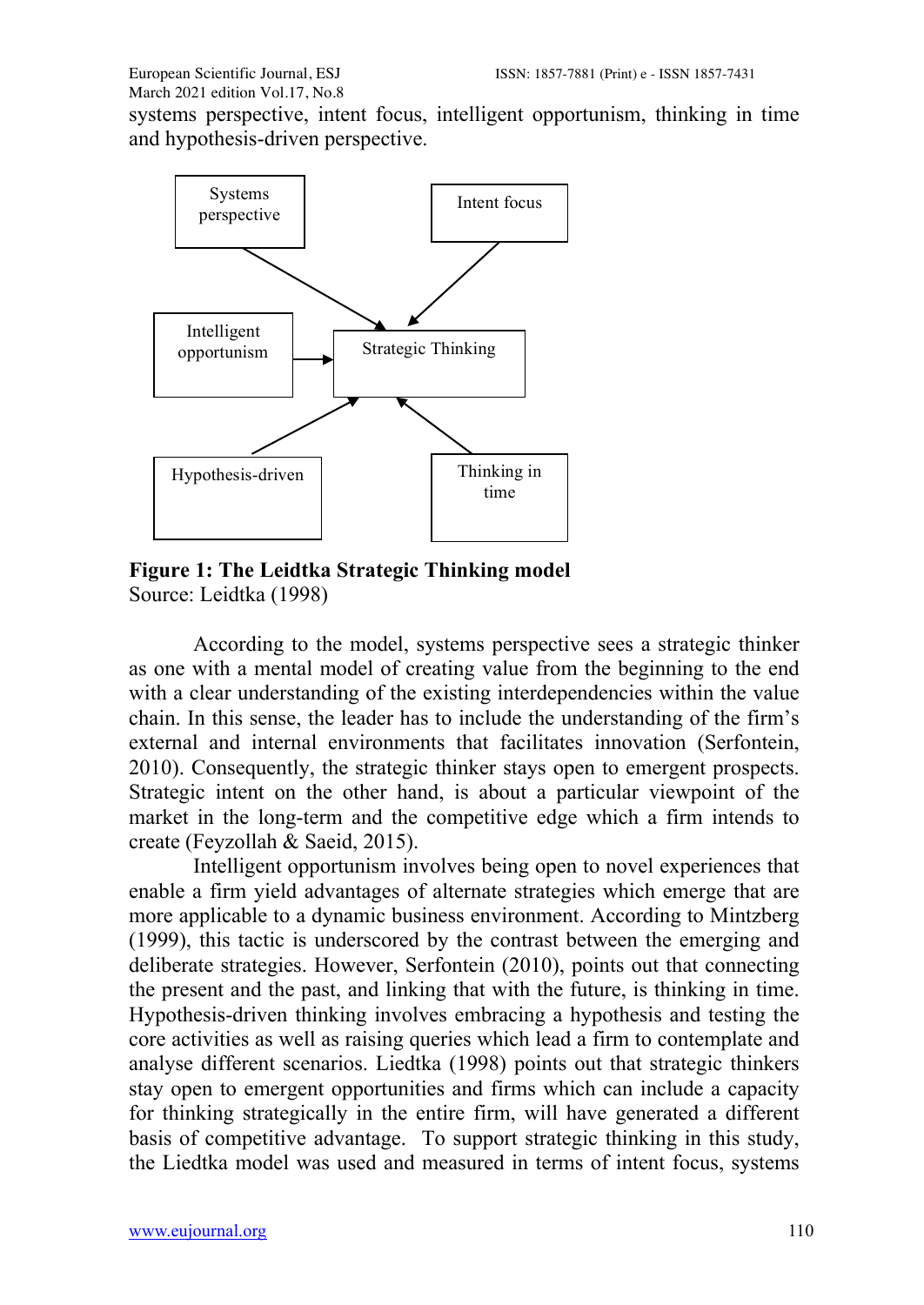perspective, timely thinking, intelligent opportunism, and hypothesis-driven perspective.

## **3.2 Empirical Literature review**

Salih and Alnaji (2014) aimed to study the connection between strategic thinking, strategic agility, and strategic performance. The study was carried out in Jordanian insurance companies. The results indicated that strategic agility and thinking effect the performance of insurance companies of Jordan. Similarly, Olaniyi and Elumah (2016) employed the Pearson moment correlation coefficient to find out the link between strategic thinking and firm performance and found that a positive relationship exists between strategic thinking and firm performance. However, it was observed that the strongest link was in the relationship between strategic thinking and strategic performance was mediated by strategic agility.

Mahdavian, Mirabi and Haghshenas (2014) sought to determine the impact of strategic thinking on the performance of Mashhad municipal managers. Analysis of data was done following descriptive statistics while correlation analysis was used for inferential analysis. The statistical population for this study included all the 90 senior managers of Mashhad Municipality. The outcome of the research was that strategic thinking operationalised through conceptual thinking, systematic approach, foresight, opportunism, cognition and transformational leadership improved performance among municipal managers of Mashhad City. The findings of the study apply to the current study even if they concentrated on the direct association of concerning strategic thinking and occupational performance.

Ali (2015) studied the role of sustainability in strategic thinking. The study was carried out in Norway in the ship building industry. The study aimed at reducing the gap between the process of strategic thinking and sustainability. A case study approach was used, and the collection of data was done through interviewing method. The findings indicated the need for innovation in the methods used in production for improved performance on both financial and environmental aspects. The study leaned more on innovative production concepts which are potentially applicable in the industry. However, the study differs in the methodological dimension in that a case study was used. Additionally, strategic thinking was considered as a dependent variable while it is an independent variable in the current study. Congruently, Ohola (2016), through a case study, carried out a research on strategic thinking and strategic management practices by Boogaart Betonpompen in Holland. Data collection was done by use of an interview guide on the Chief Executive Officer. It was established that strategic thinking influences strategic management practices at the company and that the employees are key in the process of strategy. The importance of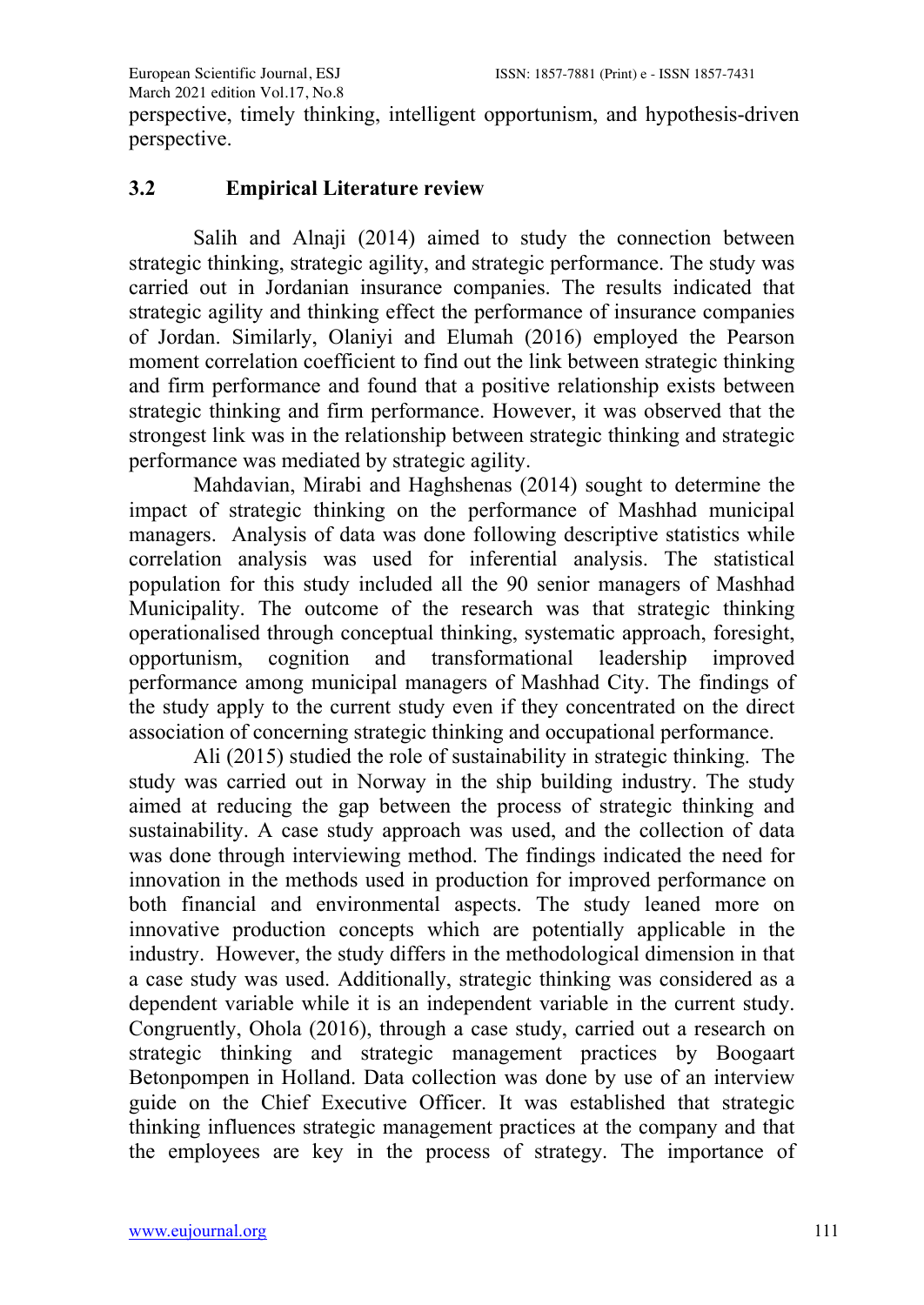flexibility in adapting to new developments in the environment was seen in the results. The importance of emergent strategies in effective decisionmaking was also seen. The findings established the importance of scanning the environment keenly and continuously and using real-time information in decision-making. A discussion of the study's result showed a link concerning strategic thinking and strategic management practices. However, the study varies from the current study in that a case study was used and only the Chief Executive Officer was interviewed, thus could suffer from a single source for information. The current study is a cross-sectional survey and managerial level leaders are the respondents.

From the reviewed theoretical and empirical literature, the current study established that there is limited literature on strategic thinking especially in the Kenyan context. Although the studies gave an insight to the various strategic thinking variables that affect performance, the studies were majorly carried out in the developed countries with differing methodologies (Ali, 2015; Ohola, 2016). The conceptualization of strategic thinking was also varied (Salih & Alnaji, 2014; Mahdavian, Mirabi & Hagshenas, 2014; Olaniyi & Elumah, 2016). From the varied and vast literature review conducted, the conceptual framework in Figure 2 was developed.



## **Figure 2: Conceptual Framework**

Source: Author (2019)

Figure 2 illustrates the conceptual framework developed from reviewed literature. Strategic thinking is the independent variable, while firm performance, measured through profitability, market share, efficiency and effectiveness. The study hypothesised that:

*H01: Strategic thinking has no significant effect on performance of small and medium-sized dairy processing firms in Kenya.*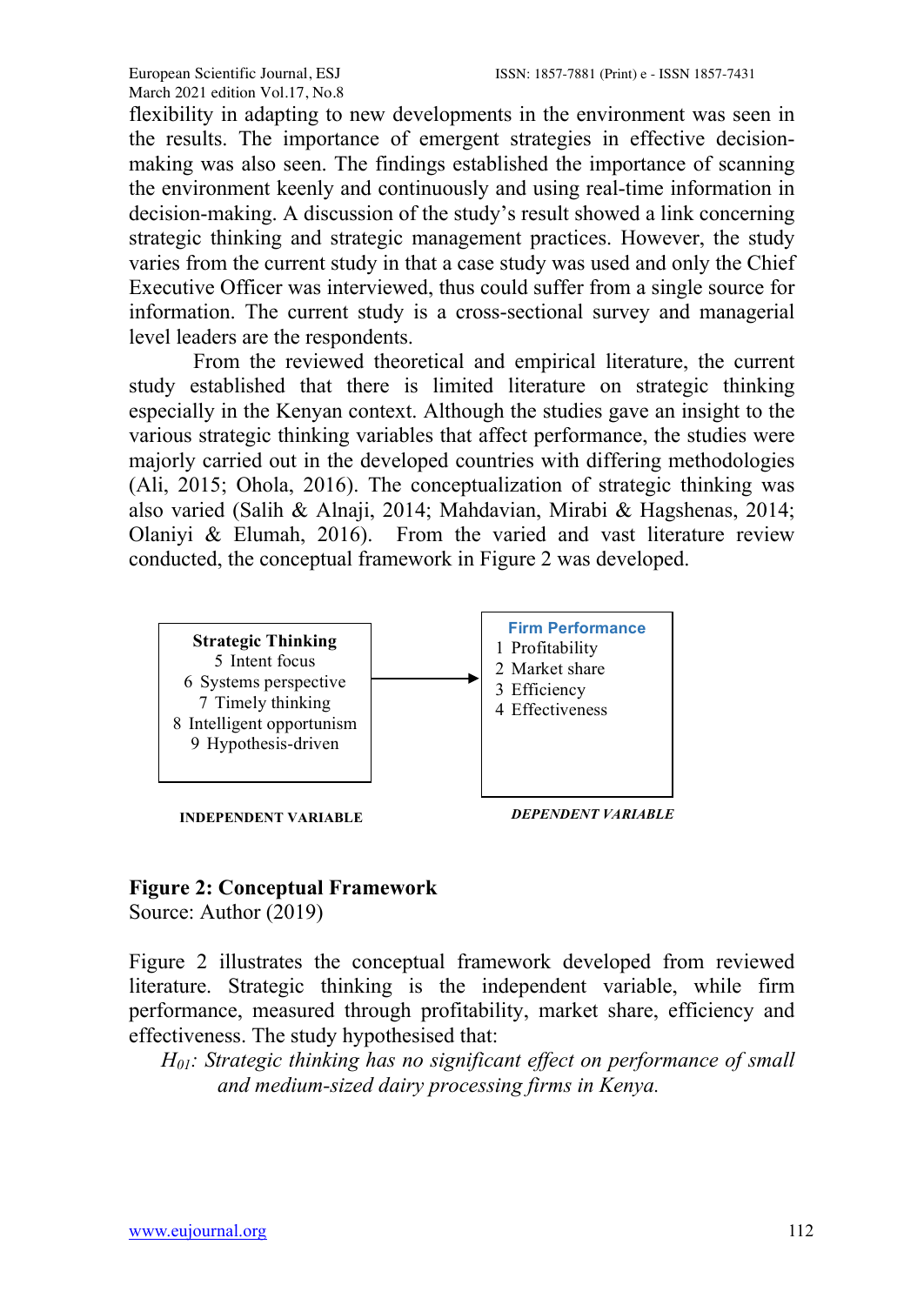#### **4. Research Methodology**

Research philosophy is a belief about ways that data on a phenomenon should be collected, analysed and used, (Bajpal, 2011). Epistemology is the study of the development of knowledge that is acceptable in a field of study, (Bryman, 2012). This study was guided by a positivism epistemological research philosophy. The positivist research philosophy enables researchers to empirically test hypotheses to establish facts, (Koul, 2008). This research philosophy is found applicable since the study tests a hypothesis to form decisions on the relationships existing amongst the variables under study. Further, the positivism philosophy involves working with observable social realisms and quantifiable observations whose results can be generalised, and allows use of structured methodology to allow replication, (Saunders, Lewis  $&$  Thornhill, 2009). Additionally, the positivism philosophy upholds factual and non-abstract knowledge therefore predictions on knowledge are based on what is observed and experimented (Robson & Neuman, 2014). In line with this postulation, this study collected factual data which was analysed using available models to extract their meaning to confirm or disapprove the existing knowledge. As outlined in the philosophy, the findings of the current study are grounded on quantitative data from small and mediumsized dairy processing firms in Kenya.

The study used both cross-sectional survey and explanatory research designs as recommended by Saunders, Lewis and Thornhill (2009). Crosssectional survey design is used for descriptive research and allows the collection of large amounts of data economically from a sizeable population through questionnaires at a time. Additionally, Kothari (2004) indicates that a cross-sectional survey is concerned with hypothesis construction and testing and can be used in a census survey, which is used in the current study. Sekaran and Bougie (2016) highlight that explanatory research design is used in the assessment of the consequence of certain variations of a norm or process while focusing on the analyses of a situation or problems to illustrate the linkages in variables. As noted by Saunders (2011), explanatory study establishes causal relationships between variables. Sekaran and Bougie (2010) note that explanatory research design is used in assessing the effect of precise changes on prevailing processes and focuses on analysis of a situation or problem to explain relationship patterns between variables. Based on these reasons, the explanatory research design was found suitable in identifying the degree and feature of cause and effect relationship present between strategic thinking and performance of small and medium-sized dairy processing firms in Kenya.

The targeted population was all the 23 small and medium-sized dairy processing firms in Kenya as registered by the Kenya Dairy Board of Kenya as of December 31, 2018. A census survey of all the 23 small and mediumsized dairy processing firms registered by the Kenya Dairy Board was used.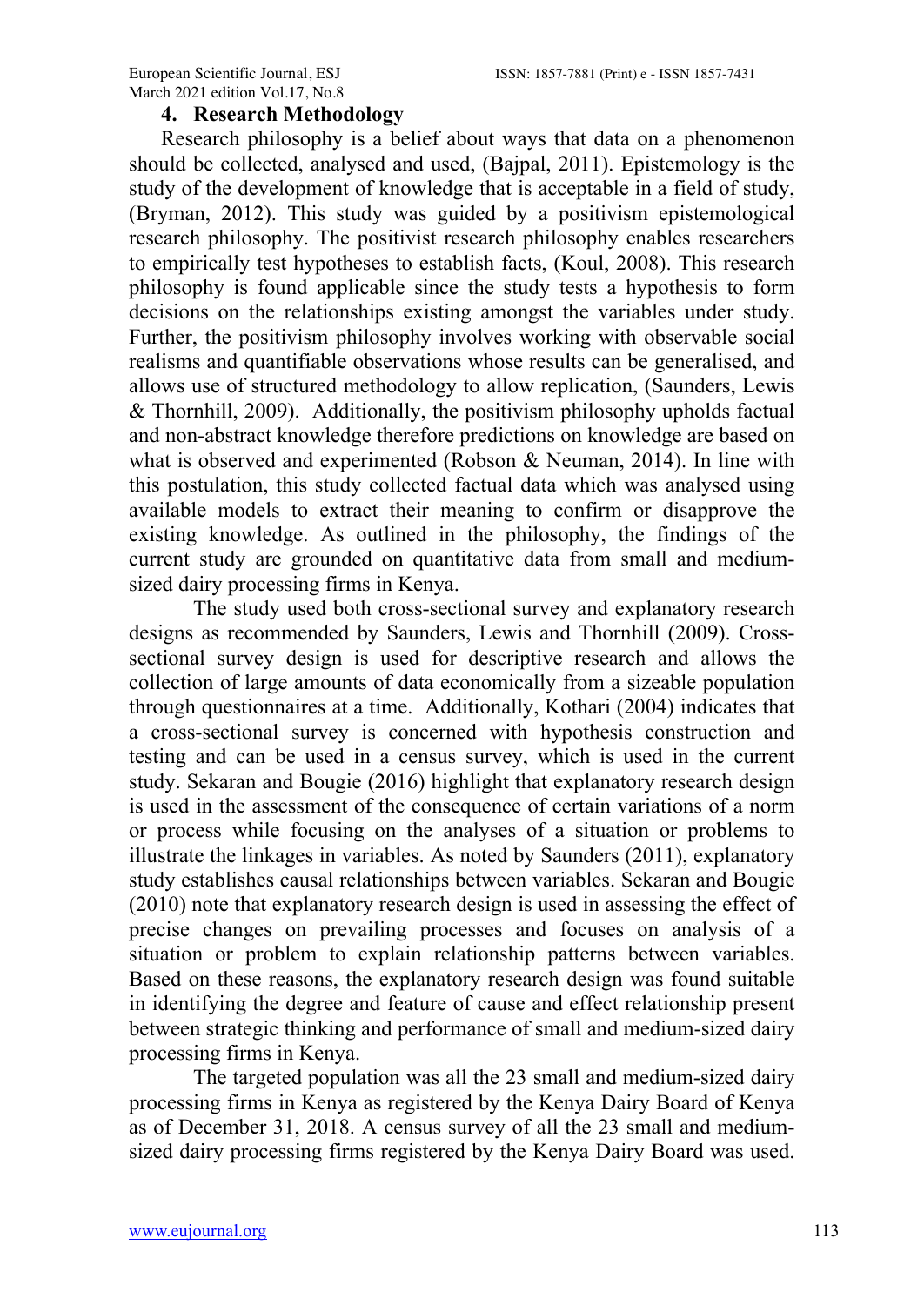Four functional areas from each of the small and medium-sized dairy processing firms were identified consisting of the Chief Executive Officer, finance manager, marketing manager and production manager. The total sample size was therefore 92 respondents. Primary data was collected by the use of self-administered questionnaires administered using the drop-andpick-later method as recommended by Mugenda (2008). According to Lewis (2015) questionnaires are preferred in data collection because information can be collected from a large portion of a population. In addition, they enable the examination and explanation of relationships between variables. Goodman, Cryder and Cheema (2013) advocate the use of questionnaires because they enable the collection of data in a relatively short time, at a lower cost, and enable the generation of findings that are representative of the whole population. In order to give adequate time for responses, questionnaires were dropped and picked from respondents according to recommendations by Lewis (2015). Research assistants booked appointments with respondent's firm's prior to meeting the respondents for questionnaire administration. The research assistants administered the questionnaires to respondents to establish rapport, clarify the reason for the research and make any other clarifications that may have been necessary, as guided by recommendations by Mugenda (2008). The research assistants who were engaged in data collection were trained on creation of rapport with the respondents and how to convince the respondents to give relevant data and how to seek clarifications where needed.

The questionnaire had both open-ended and closed questions. The closed questions were used since they let respondents respond from few stated options. The closed or structured questions were also preferred since they are generally easier to evaluate (Lampard & Pole, 2015). The closed questions were of a five-point Likert scale format as recommended by Boone and Boone (2012) and Kuen (2012). To encourage respondents to give deeper responses, open-ended questions were used to get any information not highlighted in the closed questions. This was based on recommendation by Saunders (2011), that open-ended or unstructured questions permit respondents to give thoughtful responses.

Pilot test data from the sample of 10 employees in selected dairy processing firms was used in testing reliability of the questionnaire. The purpose of the pilot test was to establish face and content validity of the questionnaire in conjunction with the opinions sought from professionals and experts in the field of investigation as recommended by Mugenda, (2008). According to Saunders, Lewis and Thornhill (2009), content validity tests if the research instrument precisely assesses features of variables of the study in conformation with relevant theory. Component Factor Analysis (CFA) was used to test how well the variables of strategic thinking represent the number of constructs. It was found that the Item content Validity Index for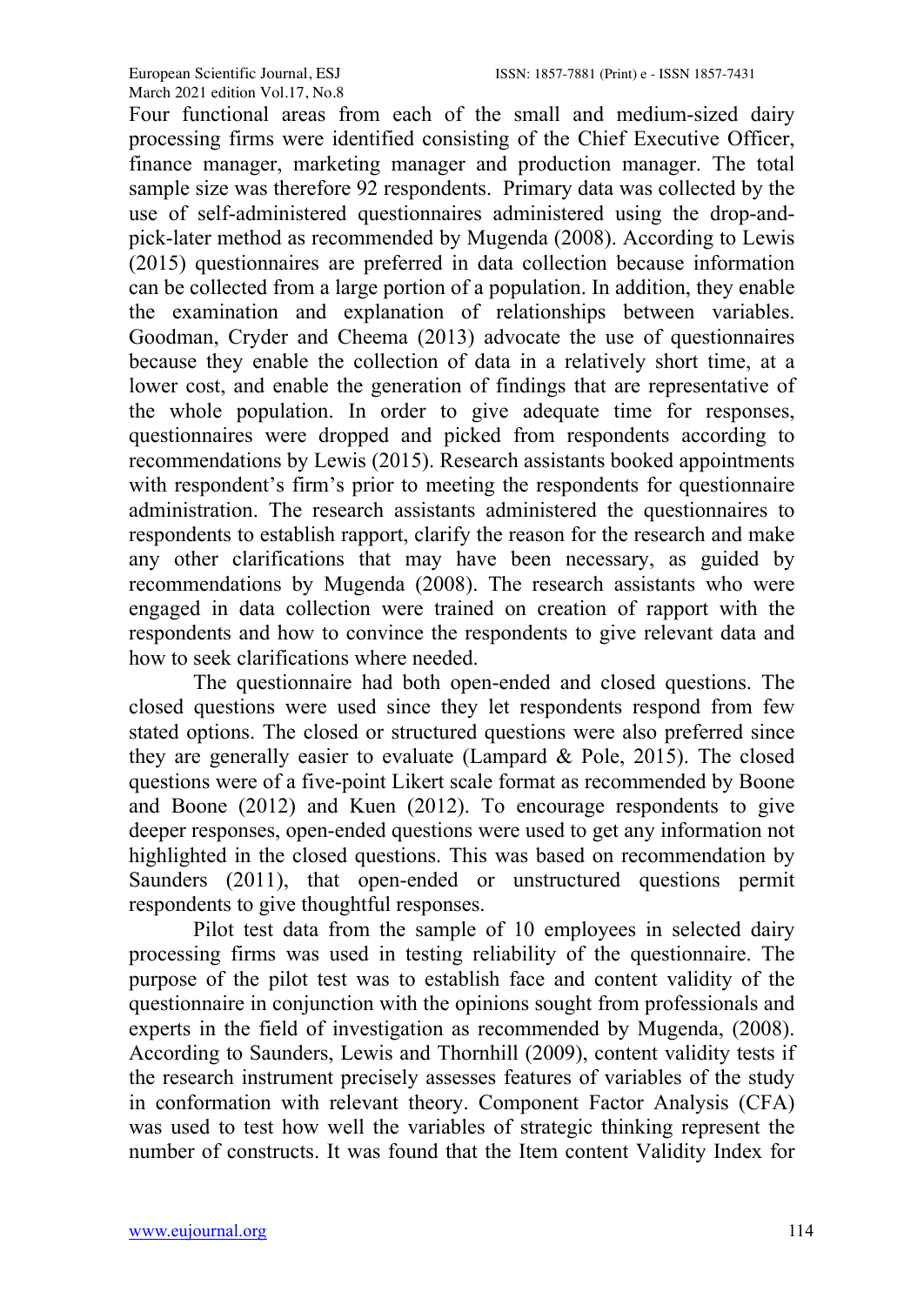strategic thinking was 0.860. According to Polit and Beck (2006), a content validity index of above 0.80 is considered acceptable and a content validity index equal 1.00 is considered excellent. Overall, the content validity index for the variables was 0.860 which is greater than the threshold of 0.80 indicating that the research instrument was valid. The reliability of the questionnaire was measured through Cronbach Alpha, where a coefficient of greater than 0.7 was accepted as reliable. According to Mugenda (2008), a coefficient of 0.7 is a commonly accepted rule of thumb that indicates acceptable reliability. The results were as shown in Table 1.

| Variable           | <b>Cronbach's Alpha</b> |                              |  |  |
|--------------------|-------------------------|------------------------------|--|--|
|                    |                         | <b>Cronbach AlphaRemarks</b> |  |  |
|                    | Coefficients            |                              |  |  |
| Strategic thinking | 0.882                   | Reliable                     |  |  |
| Firm Performance   | 0.934                   | Reliable                     |  |  |
| Overall            | 0.820                   | Reliable                     |  |  |

## **Table 1: Reliability Coefficients**

From these results in Table 1, all the variables had a Cronbach's alpha coefficient greater than 0.7. Therefore, basing on the recommendations by Mugenda (2008), the research instrument was found to be reliable.

Analyses of data was done using both descriptive and inferential statistics. All analyses was aided by the Package for the Social Sciences (SPSS). Descriptive statistics was used to summarise the survey data and included means and standard deviations, while inferential statistics involved regression analysis and was used for testing the hypothesis and drawing conclusions. Inferential data analysis was conducted using Pearson correlation coefficient and multiple regression analysis. Multiple regression analysis was done and interpreted through adjusted  $\mathbb{R}^2$  values and p-values at P<0.05 significance level, that is, the results were at 95% confidence level as advocated by Mugenda and Mugenda (2003), since it is the level generally used in business and social research.

## **5. Descriptive Statistics**

The descriptive statistics that summarized the major characteristics of the study variables were mean scores and standard deviation.

## **5.1 Strategic Thinking**

The study sought to establish the extent to which strategic thinking affects the performance of small and medium-sized dairy processing firms in Kenya. The descriptive statistics are presented in Table 2.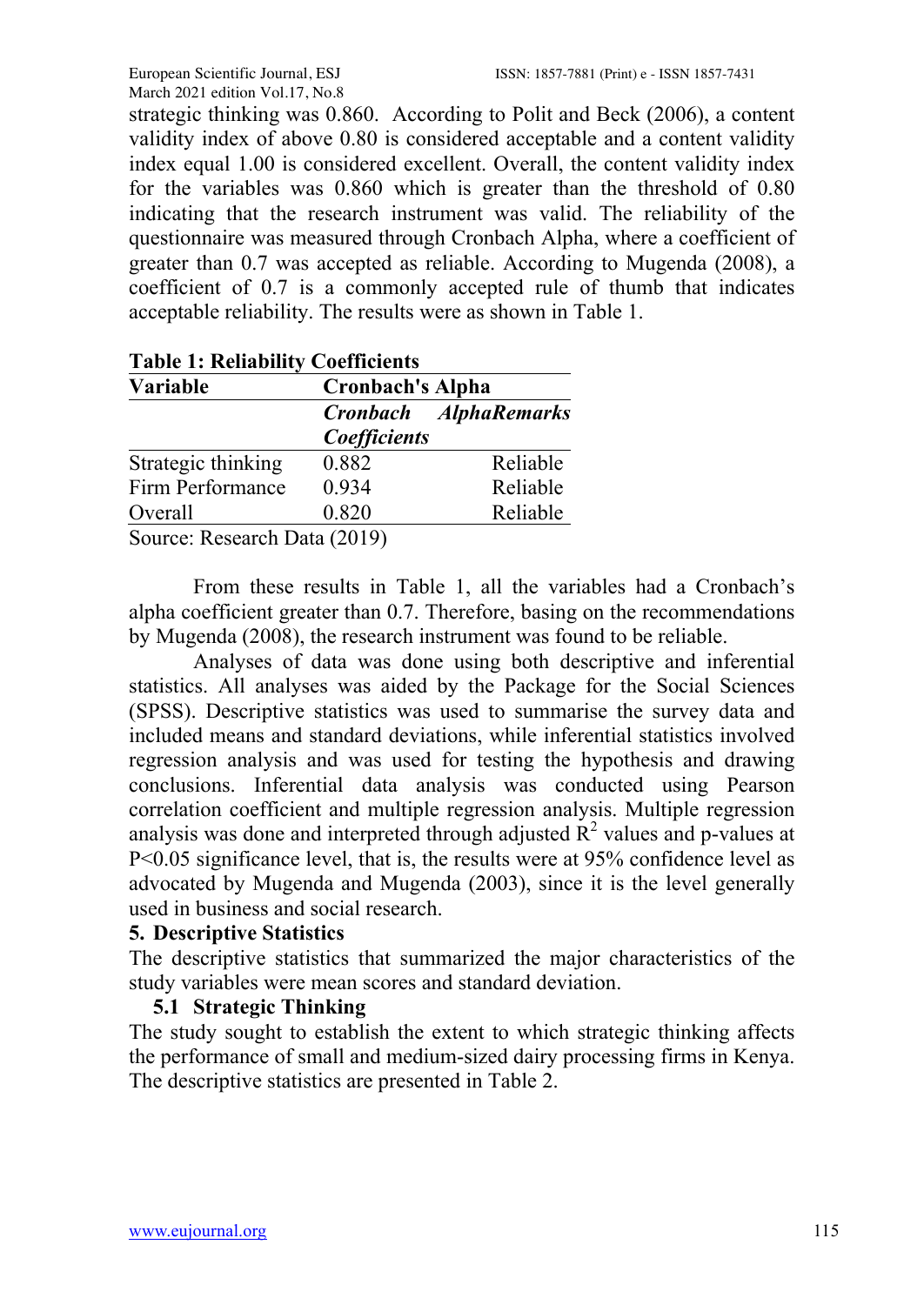|                                                                                                         | Mean | <b>Standard</b><br><b>Deviation</b> |
|---------------------------------------------------------------------------------------------------------|------|-------------------------------------|
| The decisions of the firm are informed by research 84                                                   | 4.38 | .820                                |
| Current happenings in the industry affect decision- $84$<br>making in the firm                          | 4.08 | .698                                |
| The firm prioritises the organisational structure to $_{84}$<br>influence present and future operations | 3.71 | .900                                |
| The firm encourages thinking of possible solutions $_{84}$<br>to unexpected challenges                  | 3.60 | .899                                |
| The firm creates scenarios to assist in making $_{84}$<br>decisions                                     | 3.51 | .898                                |
| The firm takes quick advantage of changes in the $_{84}$<br>environment                                 | 3.18 | .906                                |
| Past experiences of the firm are considered when $_{84}$<br>making decisions                            | 3.06 | .912                                |
| The firm is open to new experiences<br>84                                                               | 3.06 | .944                                |
| Changes or actions in the firm are suspended until $_{84}$<br>necessary information is gathered         | 2.92 | .953                                |
| Aggregate mean score and standard deviation                                                             | 3.50 | .881                                |
| Source: Survey Data (2019)                                                                              |      |                                     |

#### **Table 2: Descriptive Statistics for Strategic Thinking**

Table 2 indicates that the respondents agreed to a large extent that the decisions of the firms were informed by research and that the current happenings in the industry affect their decision-making as indicated by mean scores of 4.38 and 4.08 respectively. The respondents however had varied opinions that decisions of the firm are informed by research as indicated by a standard deviation of 0.820. Also, the respondents agreed to a large extent that the small and medium-sized dairy processing firms prioritise the organisational structure to influence present and future operations, encourages thinking of possible solutions to unexpected challenges and that they create scenarios to assist in making decisions as shown by the respective mean scores of 3.71, 3.60 and 3.51. However, high standard deviations of 0.900, 0.899 and 0.898 indicate that the respondents had variations in their opinions concerning the three aspects.

The study also established that the respondents agreed to a moderate extent that dairy firms take quick advantage of changes in the environment; the firm considers past experiences when making decisions and firms are open to new experiences as indicated by their mean scores of 3.18, 3.06 and 3.06 respectively. On the contrary, these statements had high standard deviations of 0.906, 0.912 and 0.944 respectively, indicating that there were high variations in the respondent's opinions. The respondents agreed to a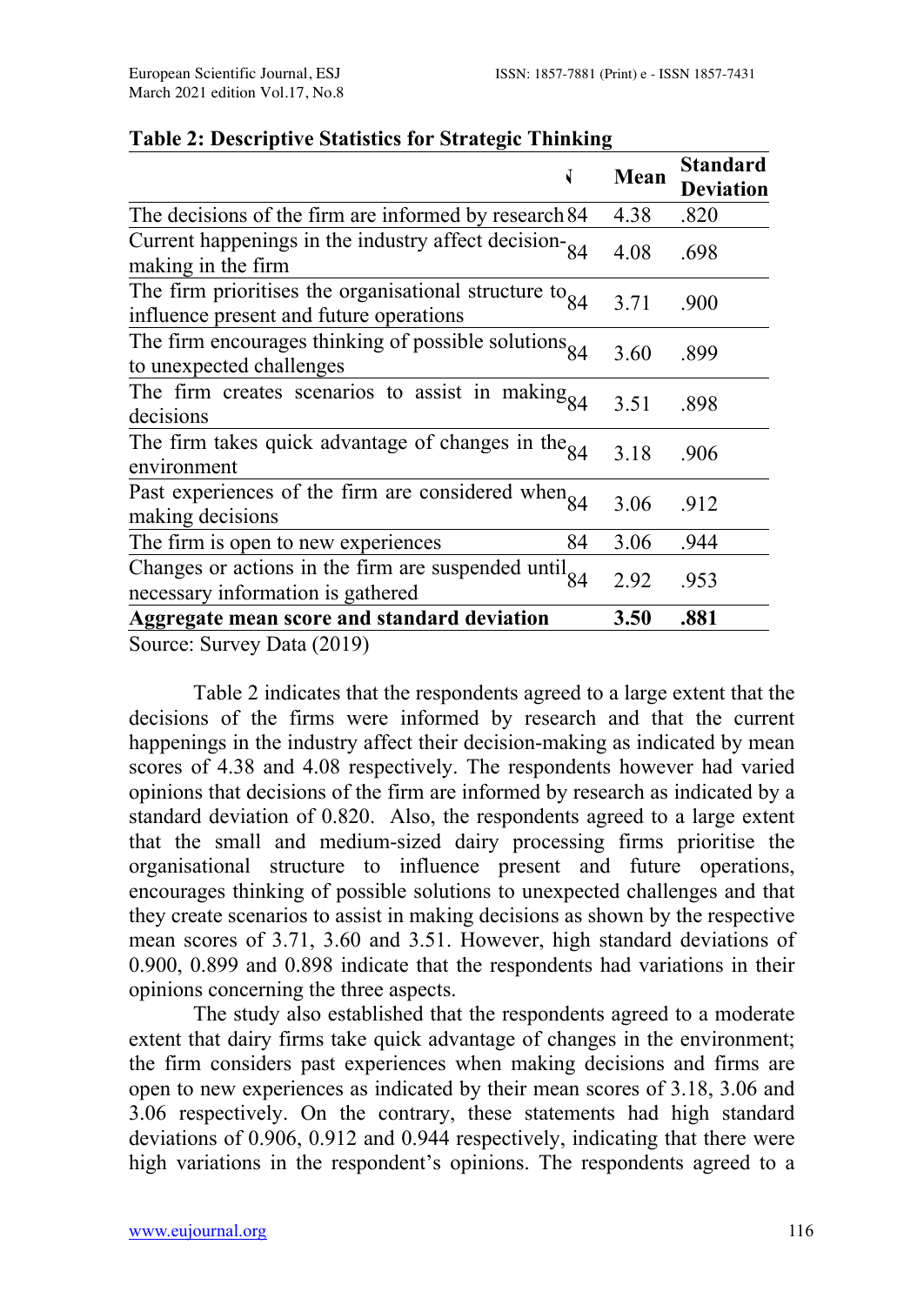little extent that changes or actions in the firm are suspended until the necessary information is gathered, as indicated by a mean score of 2.92 and a standard deviation of 0.953 which indicates a high variation in responses.

Overall, the respondents agreed to a large extent that strategic thinking is present in the small and medium-sized dairy processing firms as shown by an aggregate mean of 3.50. A standard deviation of 0.881 indicates that the respondents had varied opinions on the role that strategic thinking plays in firm performance.

## **6. Inferential Analysis**

The study sought to determine the effect of strategic thinking on performance of small and medium-sized dairy processing firms in Kenya. The corresponding hypothesis stated that strategic thinking has no significant effect on the performance of small and medium-sized dairy processing firms in Kenya. To test this hypothesis, multiple regression analysis was done and interpreted through adjusted probability values (p-values) at P<0.05 significance level. According to Di Leo and Sardanelli (2020), a 0.05 significance level is a conventionally accepted threshold to distinguish significant from non-significant outcomes and the smaller the calculated pvalue, the more improbable the null hypothesis will be and vice-versa. The study used an empirical model to test the statistical significance of the relationship between strategic thinking and performance of small and medium-sized dairy processing firms in Kenya. Multiple regression model was used to analyze the effect of the independent variables on the dependent variable. Multiple regression models establish the line of best fit and is an accurate model for describing the relationship between the independent and dependent variables, (Field, 2013). The model was found appropriate since the dependent variable is a continuous variable. The direct relationship between strategic thinking and firm performance was done using the regression model below:

## **Performance = 0.56 + 0.225 strategic thinking**

|                              |              | <b>Standard Error</b> Beta                         |                     |             |      |
|------------------------------|--------------|----------------------------------------------------|---------------------|-------------|------|
|                              | <b>Model</b> | Unstandardized Standardized<br><b>Coefficients</b> | <b>Coefficients</b> | т           | Sig. |
| (Constant)                   | .056         | .086                                               |                     | .655        | -514 |
| Strategic<br><b>Thinking</b> | 225          | 019                                                | .357                | 11.996 .000 |      |

The results are shown in Table 3.

**Table 3: Coefficients<sup>a</sup> for Multiple Regression**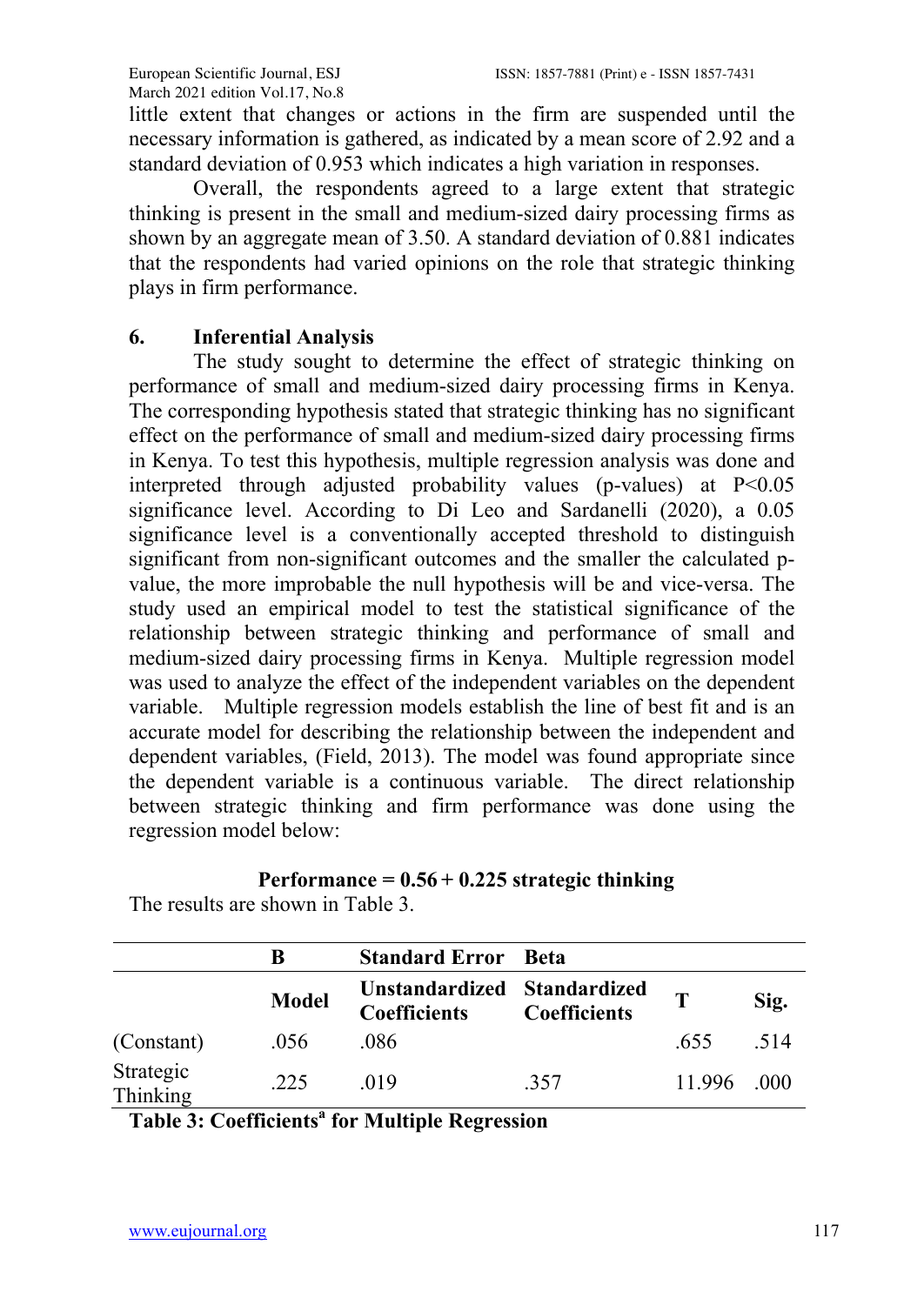#### a. Dependent Variable: Performance Source: Survey Data (2019)

The results in Table 3 show that the adjusted coefficient of multiple determination,  $\beta = 0.56$ . This means that if all other factors are held constant, the performance of small and medium-sized dairy processing firms would be 0.56. Also, coefficient of strategic thinking is 0.225 meaning that if all other factors are held constant and strategic thinking is increased by a unit, there would be a 0.225 increase in the performance of small and medium-sized dairy processing firms in Kenya. Strategic thinking has a pvalue of  $0.000 \le 0.05$  level of significance. Based on the P-value, the study rejects the null hypothesis and concludes that strategic thinking has a positive significant effect on performance of small and medium-sized dairy processing firms in Kenya. It is also noted that the findings of the study indicate that the T-values for strategic thinking is greater than the T-critical (1.664), calculated at 0.05 level of significance, thus found to be significant in predicting the performance of small and medium sized dairy processing firms in Kenya.

The results obtained in this variable were consistent with Mahdavian, Mirabi and Haghshenas (2014) study that strategic thinking improved performance among managers. Similarly, Ohola (2016) found that strategic thinking influences the strategic management practices of an organisation. Additionally, the findings on this variable are consistent with the provisions of the Liedkta model which views strategic thinking from a different perspective to mean thinking about strategy (Feyzollah & Saeid, 2015). Likewise, Mintzberg (1999) provided that firms that succeed at embedding a capability for strategic thinking throughout their organizations will have created a new source of competitive advantage.

## **7. Conclusion**

The study sought to determine the effects of strategic thinking on performance of small and medium-sized dairy processing firms in Kenya. It was established that strategic thinking has a positive significant effect on the performance of small and medium-sized dairy processing firms in Kenya. Therefore, it was perceived that strategic thinking aids creation of a path for what the firm wants to become. Particularly, the performance of small and medium-sized dairy processing firms is guided by the elements of strategic thinking of intent focus, systems perspective, timely thinking, intelligent opportunism, and hypothesis-driven perspective. The intent focus allows persons in a firm to direct their attention towards the firm's goal, to resist distractions and concentrate on the firm goals until they are achieved. A systems perspective involves a firm's attempt to describe the structure in which it exists through the collection of the right information and prioritizing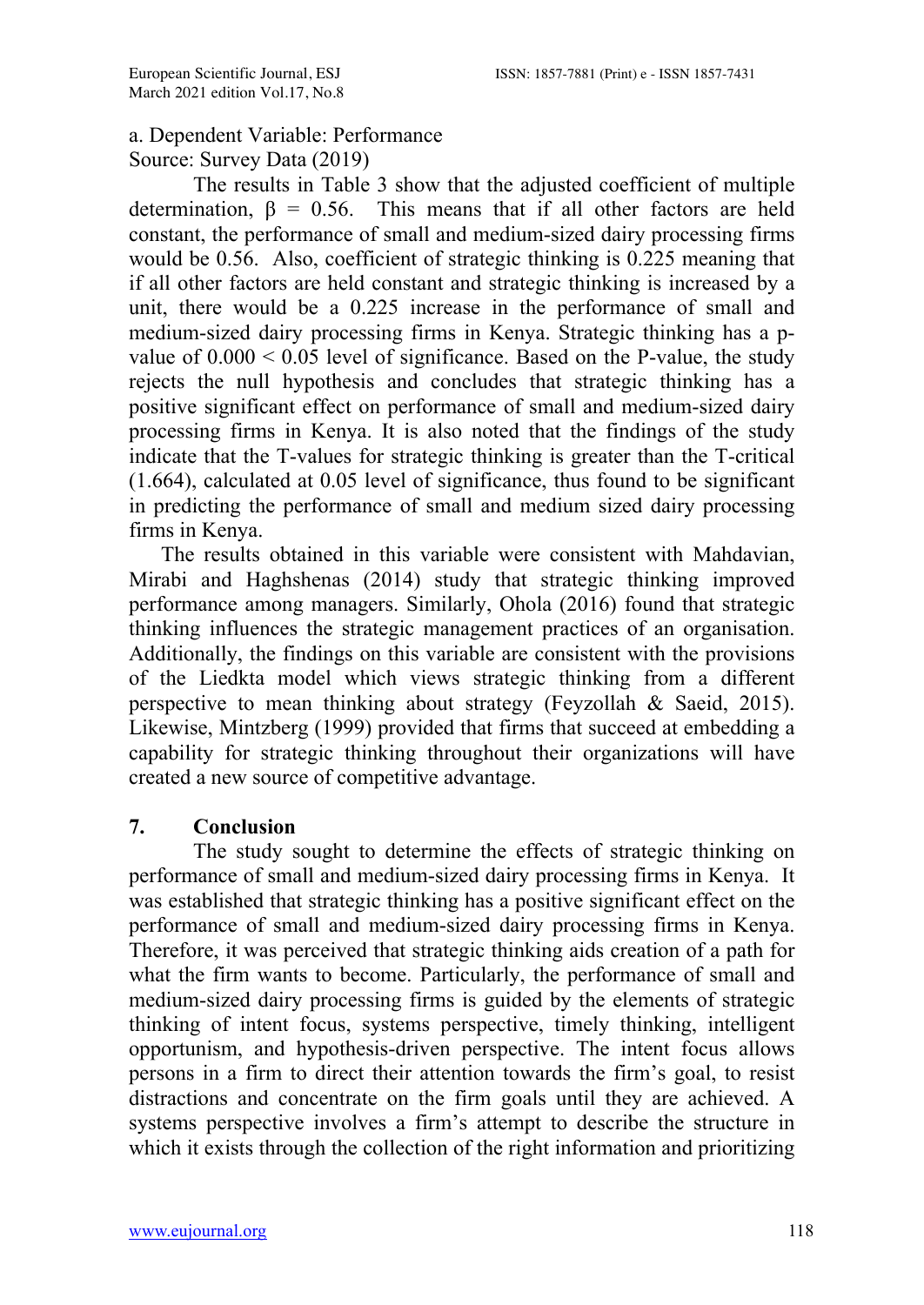the features of the structure that may influence its present and future operations. Thinking in time involves the connection of the past to the present and the future and also learning from the past, then using what was learned to make predictions, and to assess the gap between the present and the future. Intelligent opportunism focuses on the ability to notice and exploit opportunities. The hypothesis-driven perspective involves creating the questions that enables firm to envisage various scenarios and analyse them grounded on their accumulated knowledge.

#### **8. Recommendations**

Small and medium-sized dairy processing firms in Kenya face a myriad of challenges in the course of operating their businesses. This study concludes that strategic thinking has a positive significant effect on the performance of the small and medium-sized dairy processing firms in Kenya. If well adopted in the firms, then strategic thinking can have important implications for policy and practice that can be used to enhance the performance of small and medium-sized dairy processing firms in Kenya. For instance, strategic leaders of small and medium-sized dairy processing firms in Kenya should enhance the practice of strategic thinking through a systems perspective by describing the structure of the firm and collect the right information, and prioritizing the features of the structure that may influence its present and future operations. Also, strategic leaders should develop and communicate the strategic intent of their firms and allow staff to work towards the firm goals and resist distractions brought about by the industry's dynamics. Particularly, strategic leaders can use intelligent opportunism by noticing and exploiting opportunities in their environment to their advantage, such as incentives from the government to the small and medium-sized enterprises. Moreover, strategic leaders should connect the past to the present and future. This can be done through using the past lessons to make predictions of the future. Moreover, the firms should predict the future by linking the past to the present and the future, envisage scenarios that can help in hypothesizing outcomes and analyse these envisaged scenarios from accumulated knowledge. This should particularly be practiced by strategic leaders in small and medium-sized dairy processing firms because it was found be practiced to a little extent. The findings of the study also provide an empirical model based on adopted conceptual framework which is applicable to the small and medium-sized dairy processing firms. To achieve superior performance, the firms can apply the theoretical model on strategic thinking developed by Leidkta (1998).

The findings and conclusions of this study are, however, limited to the small and medium-sized dairy processing firms in Kenya, therefore future studies should be conducted in the large dairy processing firms in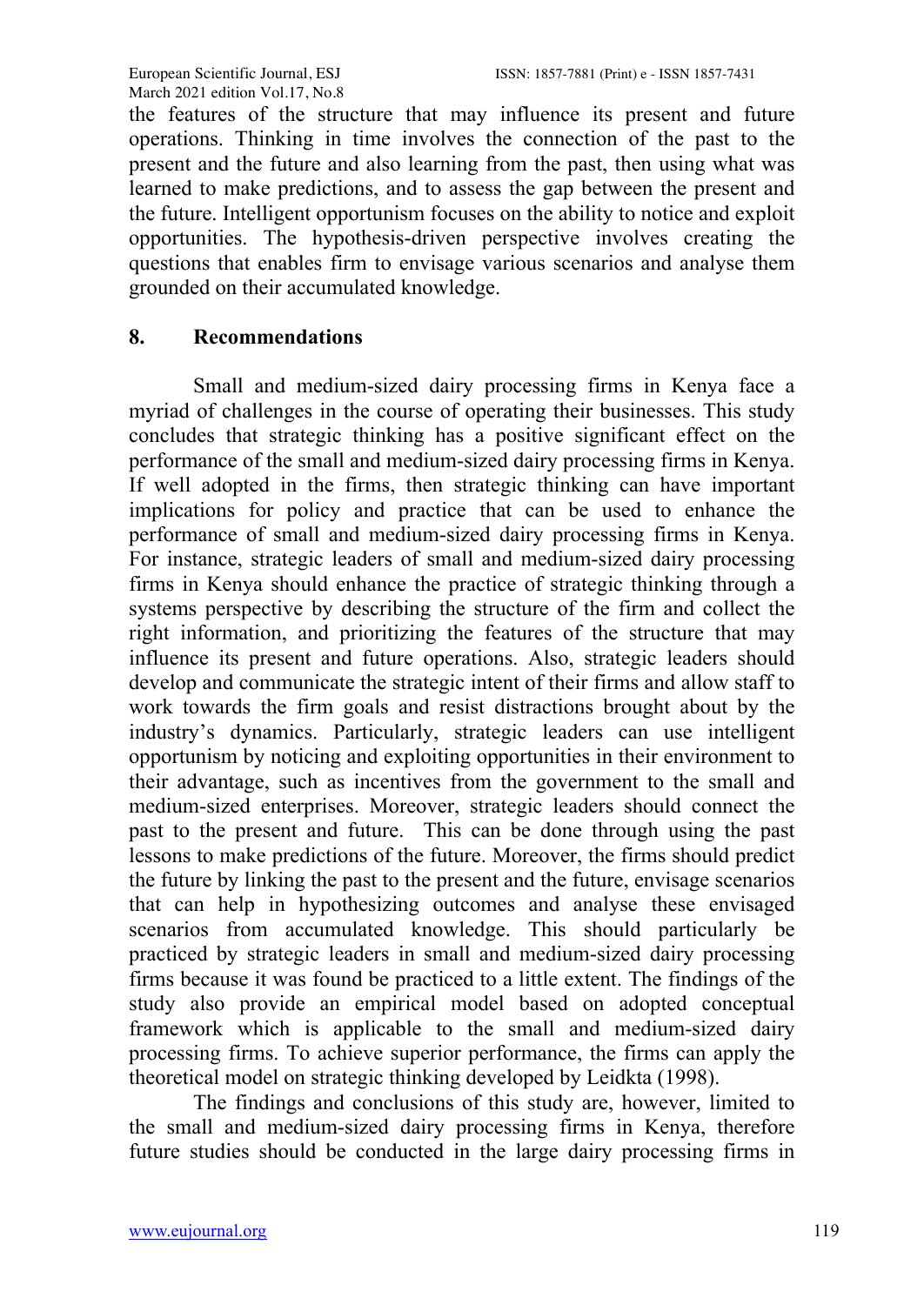Kenya to establish whether similar results will be obtained. Additionally, the study focused on five-year period between 2016 and 2018 therefore, longitudinal studies can be undertaken to establish the effect of strategic thinking in the long-term, on the performance of small and medium-sized dairy processing firms. Other variables such as environmental factors and national policies could be used as moderating and mediating variables to establish their effects on the relationship between strategic thinking and firm performance. Future research should focus on validating the findings and conclusion of this study by undertaking replicative researches in other organizations and sectors in Kenya.

#### **References:**

- Ali, F., (2015). *The Role of Sustainability in Strategic Thinking in Norwegian Shipbuilding Industry* (Master's thesis, NTNU).
- Boone, H. N., & Boone, D. A., (2012) Analyzing Likert Data Journal of extension. Volume 50 Number 2 Article Number 2TOT2
- Carter, S. M., & Greer, C. R. (2013). Strategic leadership: Values, styles, and organizational performance. Journal of Leadership & Organizational Studies, 20(4), 375-393.
- Casey, A.J., & Goldman, E.F., (2010). Enhancing the ability to think strategically: A learning model. *Management Learning* 41(2) 167– 185. DOI: 10.1177/1350507609355497
- Di Leo, G., & Sardanelli, F. (2020). Statistical significance: *p* value, 0.05 threshold, and applications to radiomics—reasons for a conservative approach. *European Radiology Experimental (2020)*. doi.org/10.1186/s41747-020-0145-y
- Emran, F.Z., & Emamgholizadeh, S. (2015). Strategic Thinking and Its Approaches. *Journal of Applied Environmental and Biological Sciences*
- Field, A. (2013). Discovering statistics using IBM SPSS statistics. Sage.
- Food Business Africa, (2015, May 01). Brookside buys Sameer's Uganda dairy operations **Africa**. https://www.foodbusinessafrica.com/brookside-buys-sameer-suganda-dairy-operations/
- Goodman, J. K., Cryder, C. E., & Cheema, A. (2013). Data collection in a flat world: The strengths and weaknesses of Mechanical Turk samples. Journal of Behavioral Decision-making, 26(3), 213-224.
- Hughes, R.L., Beatty, K. C., & Dinwoodie, D. L., (2014). Becoming a strategic leader: Your role in your organisations success. 2 Edn. John Wiley & Sons.
- Kariuki, A. N., Iravo, M.A., & Kihoro, J. M., (2015). Access to Resources for Product Diversification and Performance of Informal Dairy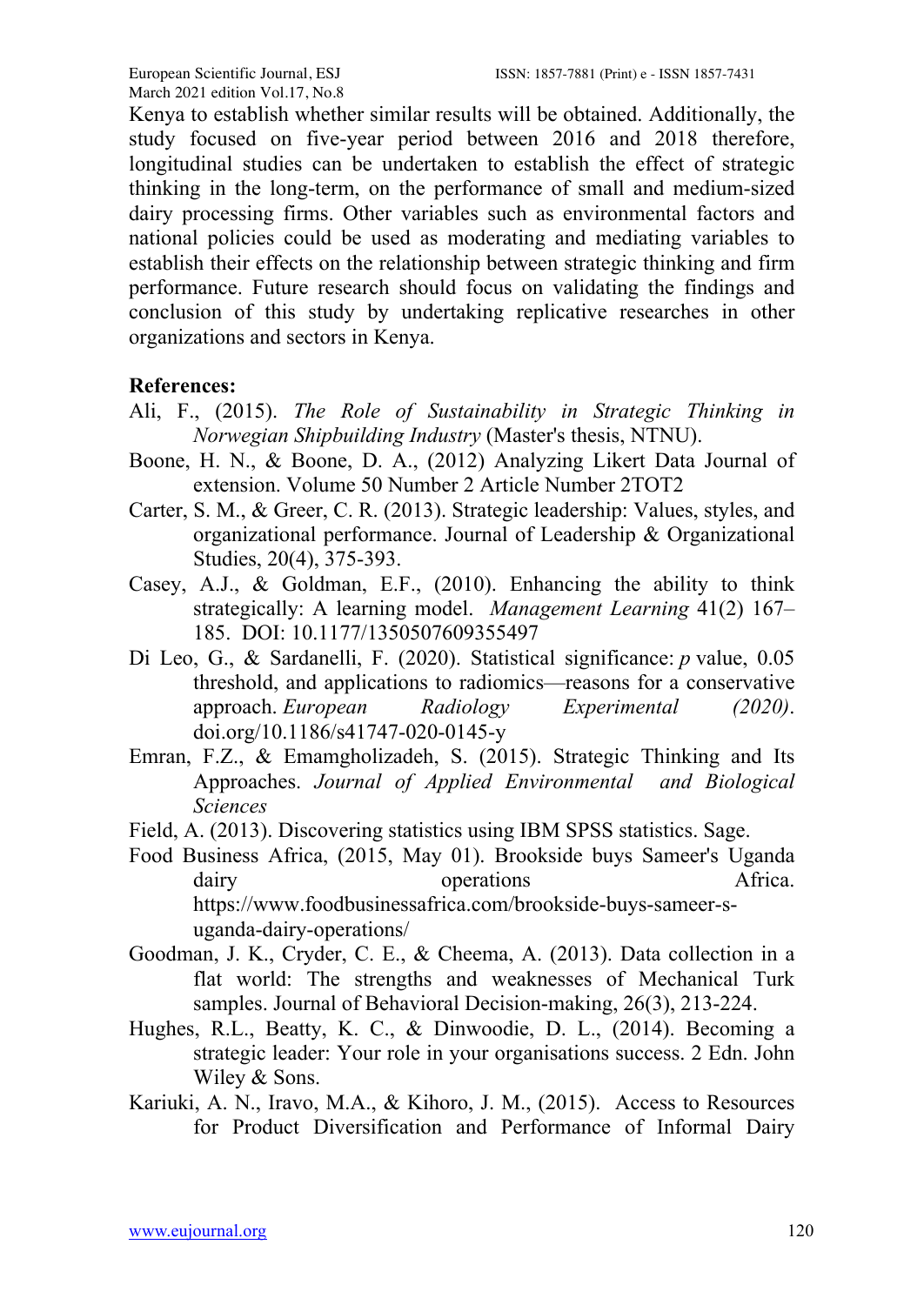Enterprises in Kenya. International Journal of Business and Commerce Vol. 4, No.08 [17-33]

- Kothari, C.R. (2004). Research Methodology: Methods and Techniques. 2nd Edition, New Age International Publishers, New Delhi.
- Kraja, B., & Osmani, E. (2013). Competitive advantage and its impact in small and medium enterprises: Case of Albania. European Scientific Journal, 9(16), 76-85. DOI: 10.19044/esj.2013.v9n16p%25p
- Kuen, T. K., (2012). The use of midpoint on Likert Scale: The implication for educational research. *Hong Kong Teachers' Centre Journal.* 11. 121-130.
- Lampard, R., & Pole, C., (2015). Practical Social Investigation: *Qualitative and Quantitative Methods in Social Research*. Routledge, London.
- Lewis, S. (2015). Qualitative inquiry and research design: Choosing among five approaches. Health promotion practice, 16(4), 473-475.
- Liedtka, J. M. (1998). Strategic thinking: can it be taught?. *Long range planning*, *31*(1), 120-129.
- Mahdavian, M., Mirabi, V., & Haghshenas, F. (2014). A study of the impact of strategic thinking on the performance of Mashhad municipal managers. Management Science Letters, 4(4), 679-690.
- Mintzberg, H., & Lampel, J. (1999). Reflecting on the strategy process. *Sloan management review*, *40*, 21-30.

Mintzberg, H., (1994). The Rise and Fall of Strategic Planning. New York: Free Press.

- Mugenda, A. G. (2008) Social Science Research: Theory and Principles. Acts Press, Nairobi.
- Mugenda, D. M., & Mugenda, A. (2003). Research Methods; Quantitative and Qualitative Research. Nairobi, Kenya. Nairobi acts press.
- Ohola, A. L. (2016). Strategic thinking and strategic management practices by Boogaart Betonpompen in Holland (doctoral dissertation, school of business, University of Nairobi).
- Olaniyi, I., & Lucas, E, O. (2016). Strategic Thinking and Organization Performance: Study of Nigeria Firms. *Journal of Business Administration Research*. DOI: https://doi.org/10.5430/jbar.v5n1p23
- Polit, D. & Beck, C. (2006). The Content Validity Index: Are you sure you know what's being reported? Critique and recommendations. *Research in nursing & health.* 29. 489-97. 10.1002/nur.20147.
- Robson, K., & Neuman, L. W., (2014). Basics of Social Research, 3rd Edn. Pearson Canada.
- Salih, A. A., & Alnaji, L. (2014). Impact of Strategic Thinking and Strategic Agility on Strategic Performance: A Case Study of Jordanian Insurance Industry Companies. *International Review of Management and Business Research*, 3(4), 1871.